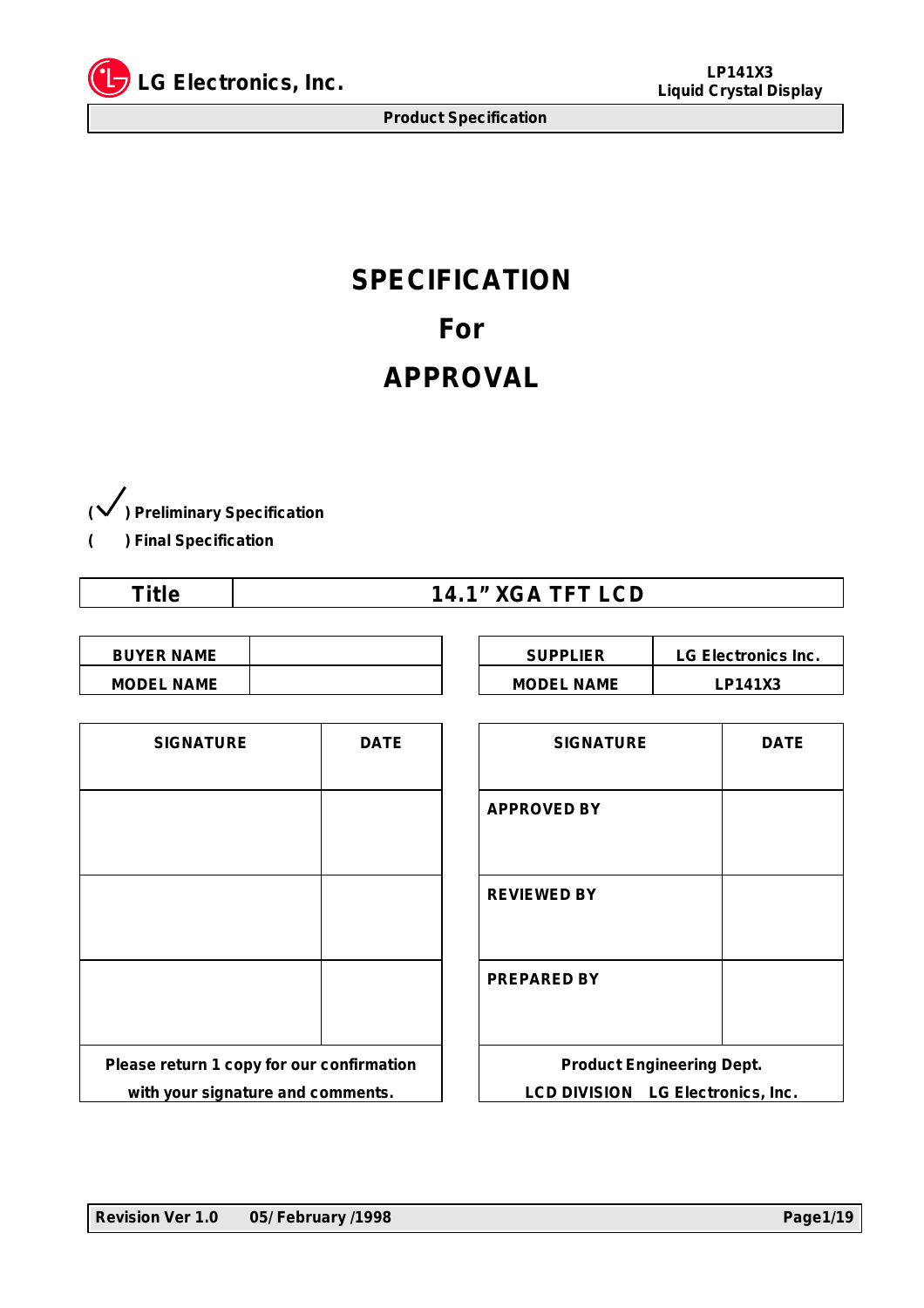

## **TABLE of CONTENTS**

| NO.            | <b>ITEM</b>                         | Page  |
|----------------|-------------------------------------|-------|
|                | <b>COVER</b>                        | 1/19  |
|                | <b>TABLE of CONTENTS</b>            | 2/19  |
|                | <b>RECORD of REVISION</b>           | 3/19  |
| 1.             | <b>GENERAL DESCRIPTION</b>          | 4/19  |
| 2.             | <b>MAXIMUM RATINGS</b>              | 5/19  |
| 3.             | <b>ELECTRICAL SPECIFICATIONS</b>    | 5/19  |
| 4.             | <b>OPTICAL SPECIFICATIONS</b>       | 6/19  |
| 5.             | <b>INTERFACE CONNECTIONS</b>        | 7/19  |
| 6.             | <b>SIGNAL TIMING SPECIFICATIONS</b> | 9/19  |
| 7.             | <b>SIGNAL TIMING WAVE FORMS</b>     | 10/19 |
| 8.             | <b>COLOR INPUT DATA REFERENCE</b>   | 11/19 |
| 9.             | <b>POWER SEQUENCE</b>               | 12/19 |
| 10.            | <b>MECHANICAL CHARACTERISTICS</b>   | 13/19 |
| 11.            | <b>HANDLING PRECAUTIONS</b>         | 15/19 |
| $\blacksquare$ | <b>APPENDIX</b>                     | 18/19 |
|                |                                     |       |
|                |                                     |       |
|                |                                     |       |
|                |                                     |       |
|                |                                     |       |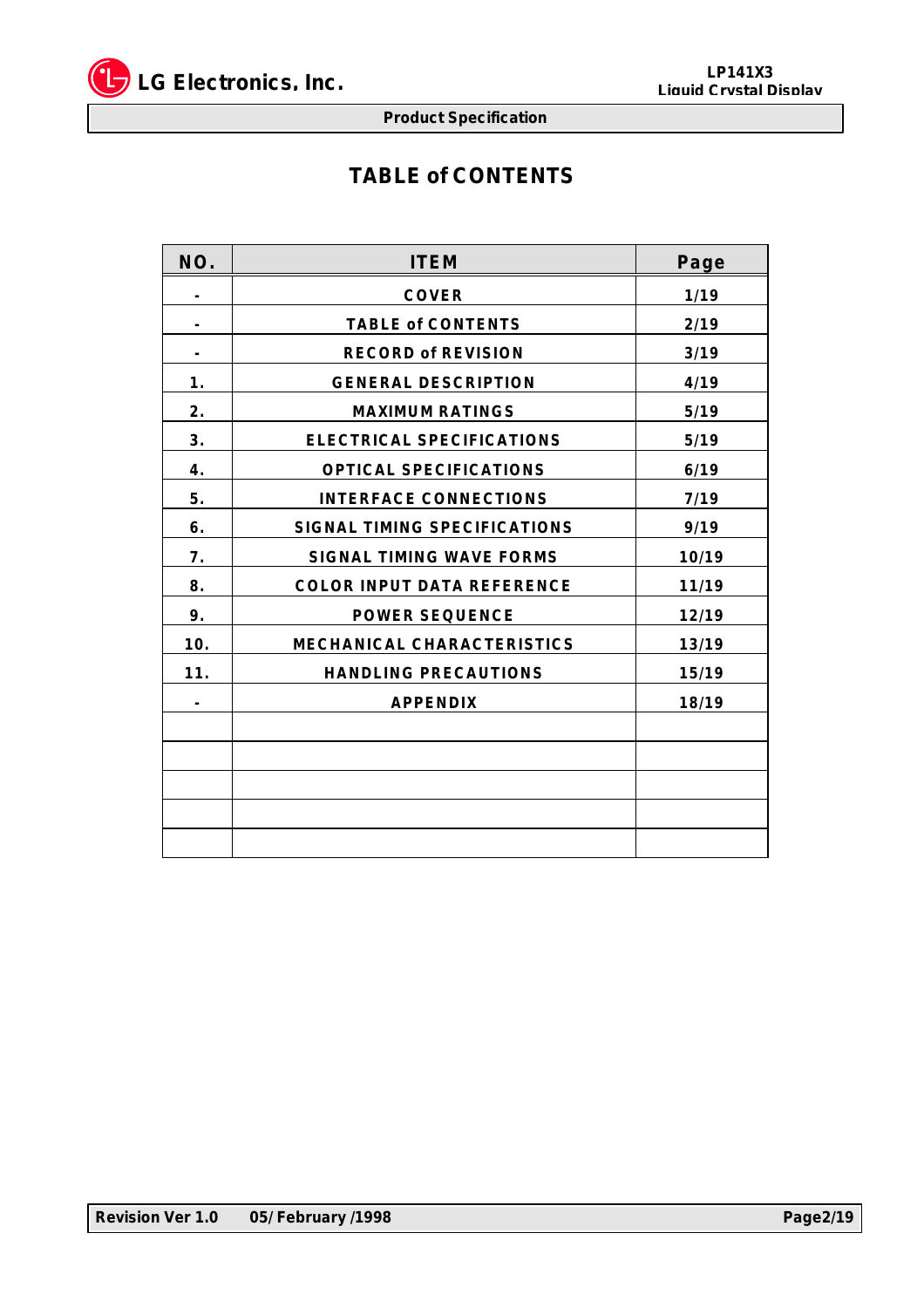

## **Record of Revision**

| <b>DESCRIPTION</b> |
|--------------------|
|                    |
|                    |
|                    |
|                    |
|                    |
|                    |
|                    |
|                    |
|                    |
|                    |
|                    |
|                    |
|                    |
|                    |
|                    |
|                    |
|                    |
|                    |
|                    |
|                    |
|                    |
|                    |
|                    |
|                    |
|                    |
|                    |
|                    |
|                    |
|                    |
|                    |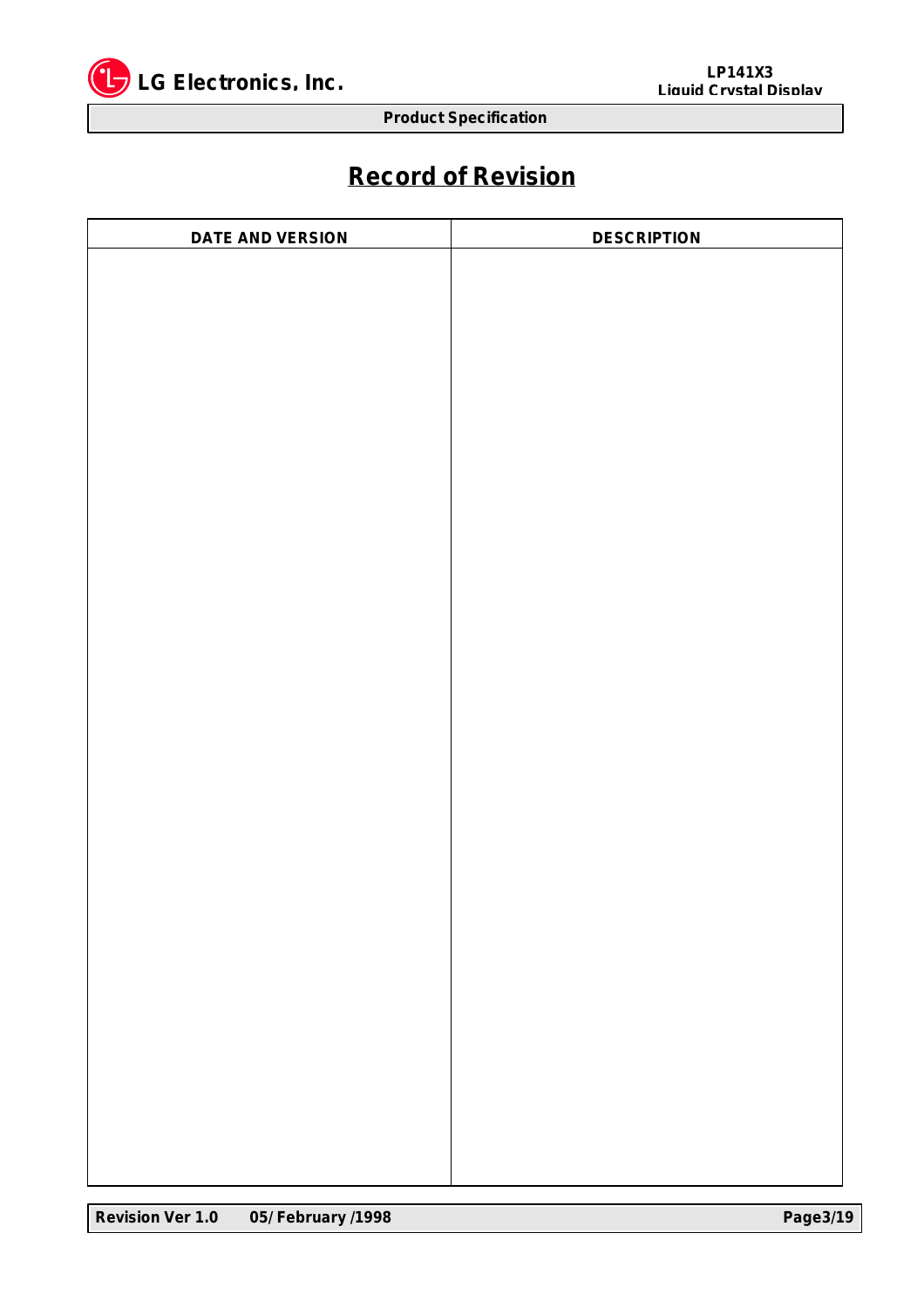**LG Electronics, Inc. LP141X3**

#### **Product Specification**

## **1. General Description**

The LG Electronics model LP141X3 LCD is a Color Active Matrix Liquid Crystal Display with an integral Cold Cathode Fluorescent Tube(CCFT) back light system. The matrix employs a-Si Thin Film Transistor as the active element. It is a transmissive type display operating in the normally white mode. This TFT-LCD has a 14.1 inch diagonally measured active display area with XGA resolution(768 vertical by 1024 horizontal pixel array). Each pixel is divided into Red, Green and Blue subpixels or dots which are arranged in vertical stripes. Gray scale or the brightness of the sub-pixel color is determined with a 6-bit gray scale signal for each dot, thus, presenting a pallet of more than 262,144 colors.

The LP141X3 LCD is intended to support applications where low power consumption, weight and thickness are critical factors and graphic displays are important. In combination with the vertical arrangement of the sub-pixels, the LP141X3 characteristics provide an excellent flat panel display for office automation products such as portable computers.

This LCM has SN75LVDS86 LVDS Interface supplied by TI Japan.



## **General Display Characteristics**

The following are general feature of the model LP141X3 LCD;

Active display area Outsize dimensions Pixel pitch Pixel format

Color depth Display operating mode Surface treatment

14.1 inch diagonal 298.5 W x 227.0H x 7.5 D mm Typ. 0.28 mm x 0.28 mm 1024 horiz. By 768 vert. pixels RGB stripe arrangement 6-bit transmissive mode, normally white hard coating(3H), anti-glare treatment of the front polarizer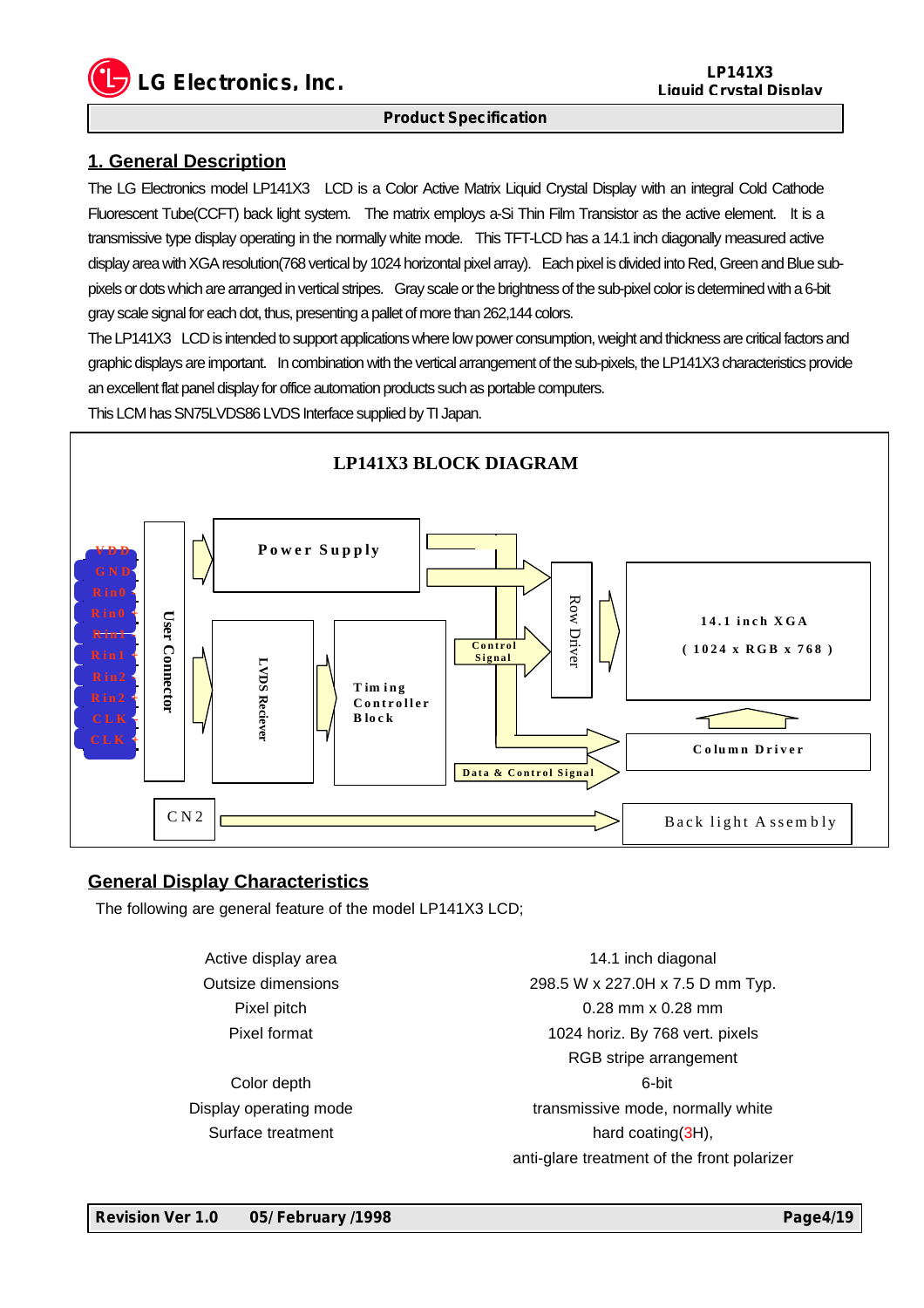

## **2. Maximum Ratings**

The following are maximum values which, if exceeded, may cause faulty operation or damage to the unit.

| Parameter                    | symbol                      |        | Values        | Units | <b>Notes</b> |
|------------------------------|-----------------------------|--------|---------------|-------|--------------|
|                              |                             | Min.   | Max.          |       |              |
| Power Input Voltage          | $V_{DD}$                    |        | 3.63          | Vdc   | at 25 $C$    |
| Logic Input Voltage          | V <sub>L/H</sub>            | $-0.3$ | $V_{DD}$ +0.3 | Vdc   | at $25c$     |
| <b>Operating Temperature</b> | ${\mathsf T}_{\textsf{OP}}$ |        | $+40$         |       |              |
| Storage Temperature          | ' ST                        | -20    | $+60$         |       |              |

#### **Table 1 ABSOLUTE MAXIMUM RATINGS**

Note: 1. The Relative Humidity must not exceed 80% non-condensing at temperatures of 40 C or less. At temperatures greater than 40 C, the wet bulb temperature must not exceed 39 C.

At low temperature the brightness of CCFL drop and the life time of CCFL become to be short.

2. Under no condition should the unit be exposed to corrosive chemicals.

## **3. Electrical Specifications**

The LP141X3 requires two power inputs. One is employed to power the LCD electronics and to derive the voltages to drive the TFT array and liquid crystal. The second input which powers the backlight CCFT, is typically generated by an inverter. The inverter is an external unit to the LCD.

| Parameter                        | Symbol          | Values |      |      | Units                  | <b>Notes</b>   |
|----------------------------------|-----------------|--------|------|------|------------------------|----------------|
|                                  |                 | Min.   | Typ. | Max. |                        |                |
| MODULE:                          |                 |        |      |      |                        |                |
| Power Supply Input Voltage       | $V_{DD}$        | 3.0    | 3.3  | 3.6  | Vdc                    |                |
| Power Supply Input Current       | $I_{DD}$        |        | 400  | 640  | mA                     | 1,2            |
| Ripple/Noise                     |                 |        |      | 60   | mV                     |                |
| Differential input voltage, High | V <sub>IH</sub> |        |      | 100  | mV                     | $\overline{2}$ |
| for receiver threshold, Low      | $V_{IL}$        | $-100$ |      |      | mV                     | $\overline{2}$ |
| <b>BACKLIGHT</b>                 |                 |        |      |      |                        |                |
| Backlight Input voltage          | $V_{BL}$        |        | 755  |      | $V_{RMS}$              | 3              |
| <b>Backlight Current</b>         | I <sub>BL</sub> | 2.0    | 3.5  | 5.0  | mA                     |                |
| <b>Lamp Kick-Off Voltage</b>     |                 |        |      | 1200 | <b>V<sub>RMS</sub></b> | $25 + -2C$     |
| <b>Operating Frequency</b>       | $F_{BL}$        | (50)   | 55   | (60) | <b>KHz</b>             |                |
| <b>CCFL Life Time</b>            |                 | 10,000 |      |      | Hours                  | @ IBL=5mA      |

## **Table 2 ELECTRICAL CHARACTERISTICS:**

Notes: 1. The current draw and power consumption specified is for 3.3 Vdc at 25C.

Typical value is measured when displaying mosaic(pixel checkerboard) screen.

 2. Maximum power situation measured with alternating white-black line pattern. LVDS common mode voltage, VCM=1.2V

3. The backlight power consumption shown above does not include loss of external inverter.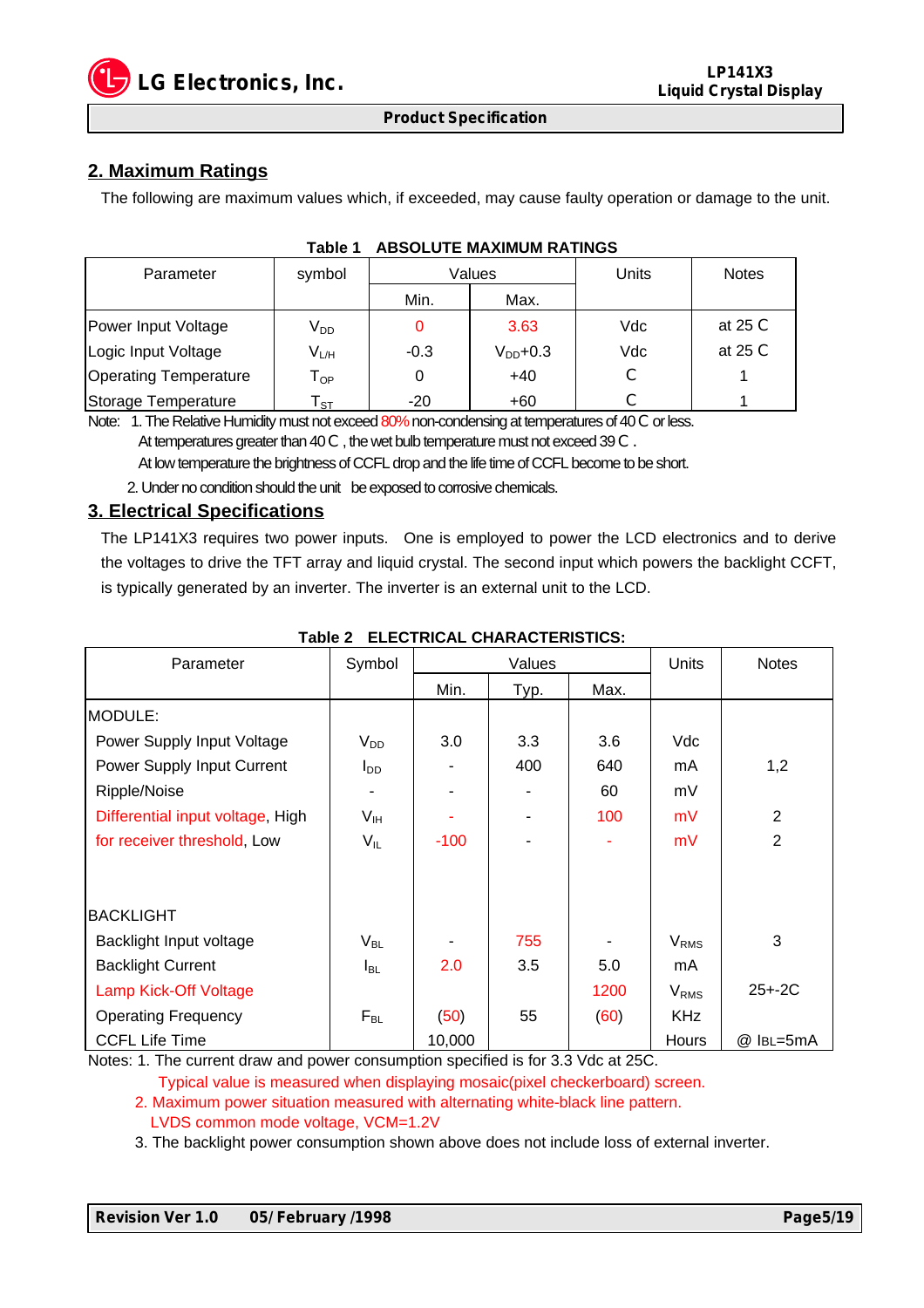

## **4. Optical Specifications**

Optical characteristics are determined after the unit has been ' ON' and stable for approximately 30 minutes in a dark environment at 25C. The values specified are at an approximate distance 50cm from the LCD surface at a viewing angle of  $\Phi$  and  $\theta$  equal to 0°.

Appendix A presents additional information concerning the specified characteristics.

|                          |                       |                             | 01 110AL 011ARAO 1 LAIO 1100 | Values |       |       | <b>Units</b>      | <b>Notes</b>   |
|--------------------------|-----------------------|-----------------------------|------------------------------|--------|-------|-------|-------------------|----------------|
| Parameter                |                       | Symbol                      | Min.                         | Typ.   | Max.  |       |                   |                |
|                          | <b>Contrast Ratio</b> |                             | <b>CR</b>                    | 120    | 150   |       |                   | 1              |
| <b>White Surface</b>     |                       | $ BL = 5.0$ m $A$           | SB <sub>WH</sub>             | 120    | 130   |       | cd/m <sup>2</sup> | $\overline{2}$ |
| <b>Brightness</b>        |                       |                             |                              |        |       |       |                   |                |
|                          |                       | <b>Brightness Variation</b> | $SB_V$                       |        |       | 1.5   |                   | 3              |
|                          |                       | Rise Time                   | $Tr_R$                       |        | 20    | 40    | msec              |                |
| Response Time            |                       | Decay Time                  | $Tr_{\underline{D}}$         |        | 30    | 50    | msec              |                |
|                          | <b>RED</b>            | X                           | 0.558                        | 0.588  | 0.618 |       | 6                 |                |
|                          |                       | V                           | 0.310                        | 0.340  | 0.370 | ٠     | 6                 |                |
|                          |                       | <b>GREEN</b>                | X                            | 0.280  | 0.310 | 0.340 | ٠                 | 6              |
| <b>Color Coordinates</b> |                       |                             | У                            | 0.511  | 0.541 | 0.571 |                   | 6              |
|                          |                       | X                           | 0.120                        | 0.150  | 0.180 | -     | 6                 |                |
|                          |                       | <b>BLUE</b>                 | V                            | 0.104  | 0.134 | 0.164 | -                 | 6              |
|                          |                       |                             | X                            | 0.295  | 0.325 | 0.335 |                   | 6              |
|                          |                       | <b>WHITE</b>                | v                            | 0.311  | 0.341 | 0.371 |                   | 6              |
|                          |                       | x axis, right $(=0)$        |                              | 40     |       |       | degree            | 5              |
| Viewing                  |                       | x axis, $left( =180$        |                              | 40     |       |       | degree            | 5              |
| Angle                    |                       | y axis, $up(=90)$           |                              | 10     |       |       | degree            | 5              |
| (CR > 10:1)              |                       | y axis, down $(=270)$       |                              | 30     |       |       | degree            | 5              |

| Table 2 OPTICAL CHARACTERISTICS |  |
|---------------------------------|--|
|---------------------------------|--|

Notes 1. Contrast Ratio (CR) is defined mathematically as:

(Surface Brightness with all white pixels)

(Surface Brightness with all black pixels)

- 2. Surface brightness is 5 spot average of measurement across the LCD surface 50cm from the surface with all pixels displaying white. For more information see Appendix A.
- 3. The variation in surface brightness,  $SB<sub>V</sub>$  is determined by measuring  $B<sub>ON</sub>$  at each test position 1 through 13, and then dividing the maximum  $B_{ON}$  by the minimum  $B_{ON}$ .

$$
\mathsf{Maximum} (B_{ON1}, B_{ON2}, \ldots, B_{ON13})
$$

$$
Minimum (B_{ON1}, B_{ON2}, .... B_{ON13})
$$

- 4. Response time is the time required for the display to transition from white to black (Rise Time,  $Tr_R$ ) and from black to white (Decay Time,  $Tr_D$ ). For additional information see Appendix A.
- 5. Viewing angle is the angle at which the contrast ratio is greater than 10. The angles are determined for the horizontal or x axis and the vertical or y axis with respect to the z axis which is normal to the LCD surface. For more information see Appendix A.
- 6. Color Coordinates can be changed according to color filter. (In case of changing color filter, we will tell our customer.)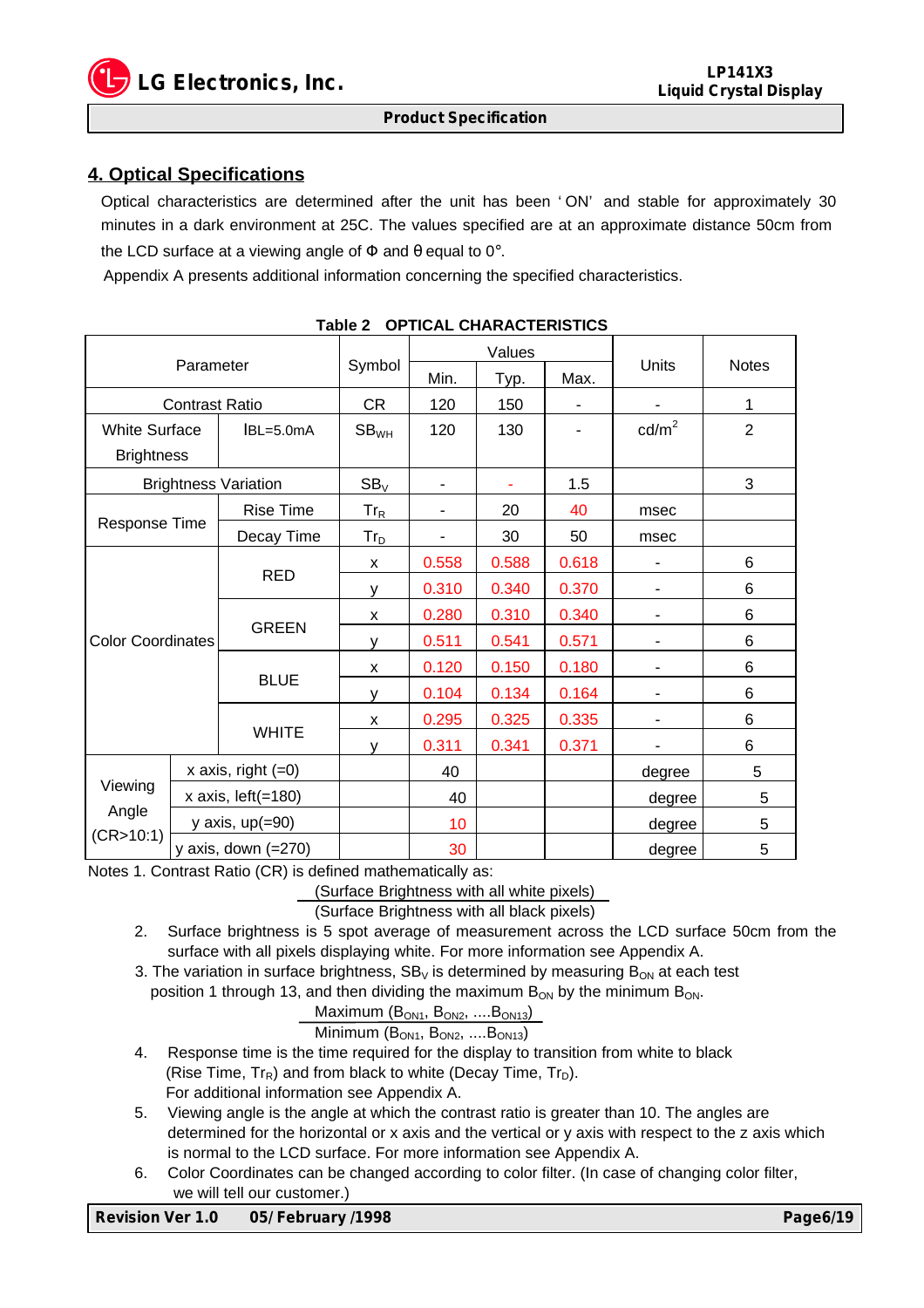

## **5. Interface Connections**

This LCD employs two interface connections, a 20 pin connector is used for the module electronics and a three pin connector is used for the integral backlight system.

The electronics interface connector is a model FI-SEB-20P-HF-E150, manufactured by JAE.

The pin configuration for the connector is shown in the table below.

## **Pin Symbol Description Notes 1 VDD Power supply, 3.3V 2 VDD Power supply, 3.3V 3 GND Ground 4 GND Ground 5 Rin0 - Receiver signal (-) 6 Rin0 + Receiver signal (+) 7 GND Ground 8 Rin1 - Receiver signal (-) 9 Rin1 + Receiver signal (+) 10 GND Ground 11 Rin2 - Receiver signal (-) 12 Rin2 + Receiver signal (+) 13 GND Ground 14 CLK - Clock signal (-) 15 CLK + Clock signal (+) 16 GND Ground 17 NC Reserved 18 NC Reserved 19 GND Ground 20 GND Ground** FI-SEB-20P-HF **Pin 20 Pin 1 Viewing on Display side**

**Table 3 MODULE CONNECTOR PIN CONFIGURATION**

Notes: 1. All GND(ground) pins should be connected together and to GND which should also be connected to the LCD' s metal frame.

2. All  $V_{DD}$ (power input) pins should be connected together.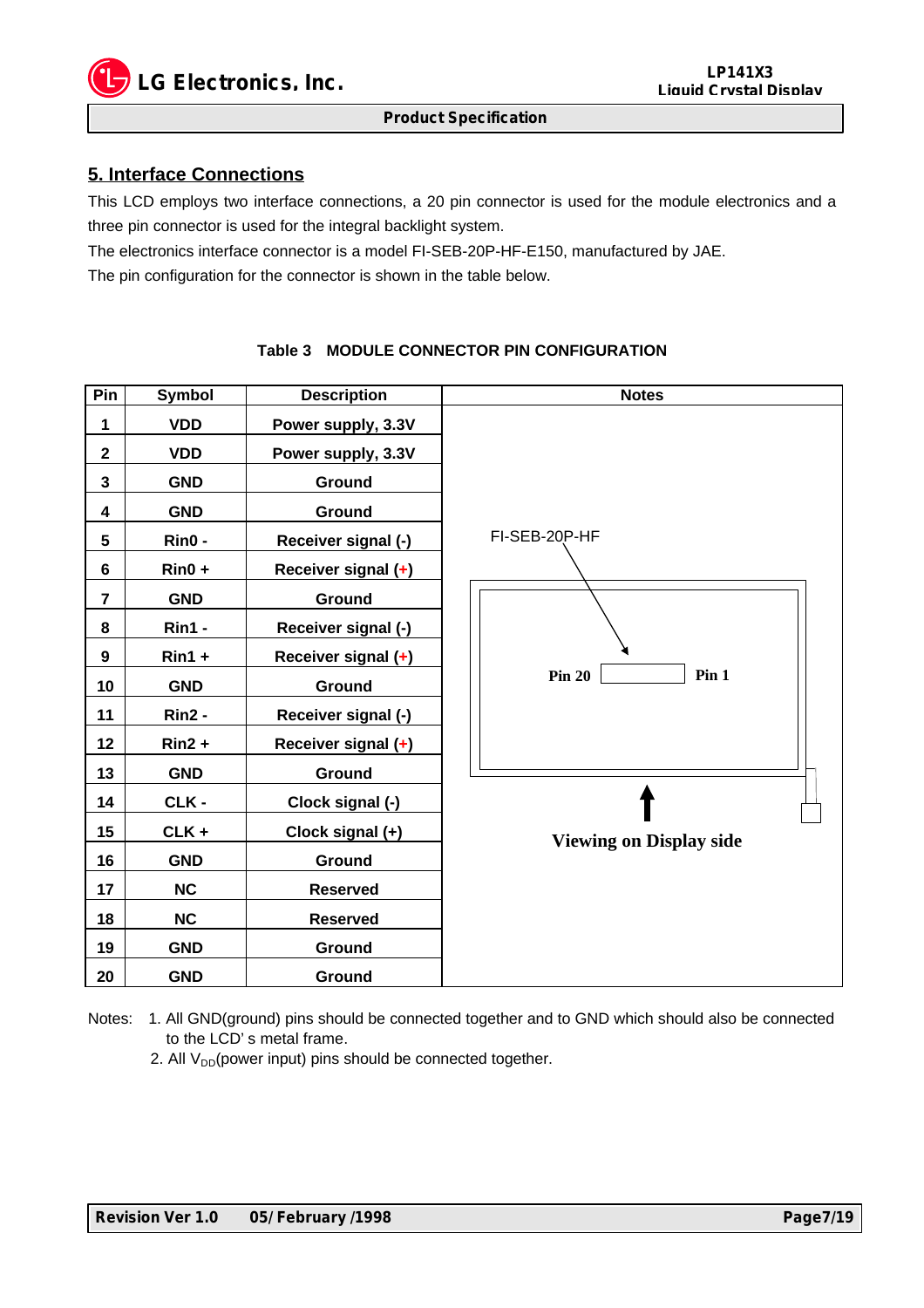

## Interface Connections (cont' d)

The backlight interface connector is a model BHSR-02VS-1, manufactured by JST. The mating connector part number is SM02B-BHSS-1-TB or equivalent. The pin configuration for the connector is shown in the table below.

## **Table 4 BACKLIGHT CONNECTOR PIN CONFIGURATION**

| Pin | Svmbol | <b>Description</b> | Notes |
|-----|--------|--------------------|-------|
|     | ۱۱.    | Lamp power input   |       |
|     |        | Ground             |       |

Notes: 1. The input power terminal is white

2. The ground terminal is black.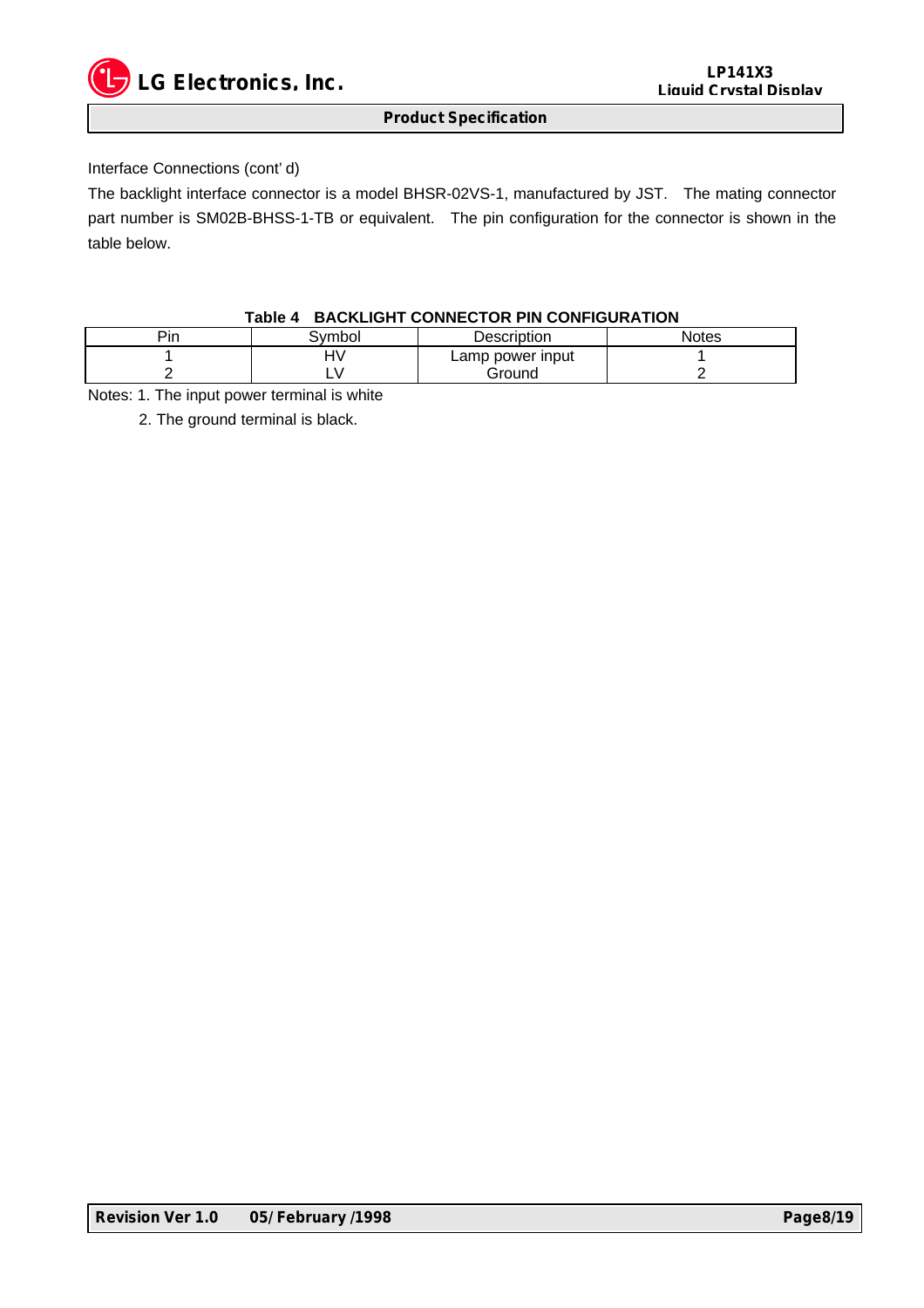

## **6. Signal Timing Specification**

## **6.1. Interface Signal Timing**

Refers to SN75LVDS86 data sheet supplied by TI(Texas Instrument).

## **6.2. Signal timing between SN75LVDS86 and LCD controller(ASIC).**

 This is the signal timing required at the input of the control ASIC concerned with LVDS as a Flat Link or equivalent. All of the interface signal timing should be satisfied with the following specifications based on the VESA timing guideline (1024 x 768 @60Hz) for it' s proper operation.

LP141X3 with LVDS transmitter recommend to connect to the Display Enable, Horizontal sync, Vertical sync, Clock signal from Video signal controller to input of Transmitter simultaneously.

| <b>ITEM</b> |                                 | Symbol       | Value                   |      |      | Units       | <b>Notes</b> |
|-------------|---------------------------------|--------------|-------------------------|------|------|-------------|--------------|
|             |                                 |              | Min.                    | Typ. | Max. |             |              |
| <b>DCLK</b> | Period                          | <b>Tclk</b>  |                         | 65   | ٠    | <b>Mhz</b>  | 1            |
|             | <b>Rise Time</b>                | <b>Trck</b>  | 1.6                     | 2.0  | 2.3  | ns          |              |
|             | <b>Fall Time</b>                | <b>Tfclk</b> | 0.9                     | 1.1  |      | ns          |              |
|             | Duty                            | kdr          | 0.45                    | 0.5  | 0.55 |             |              |
| <b>DTMG</b> | Set up Time                     | <b>Tsde</b>  | $\overline{\mathbf{4}}$ |      |      | ns          |              |
|             | <b>Hold Time</b>                | Thde         | 5                       |      | ٠    | ns          |              |
|             | <b>Horizontal Period</b>        | <b>Thp</b>   | 1208                    | 1344 | 1364 | Tclk        |              |
|             | <b>Horizontal Blank Period</b>  | Twhp         | 315                     | 320  | 325  | Tclk        |              |
|             | <b>Vertical Period</b>          | Tvp          | 33                      | 38   | 44   | Thp         |              |
|             | Vertical Blank Period           | Twvp         | 801                     | 806  | 812  | Thp         |              |
| Hsync       | Hsync Back Porch                | Hbp          | 160                     | 160  | 160  | <b>Tclk</b> |              |
|             | Hsync Front Porch               | Hfp          | 20                      | 24   | 45   | <b>Tclk</b> |              |
|             | <b>Horizontal Active Period</b> | Twha         | 1024                    | 1024 | 1024 | <b>Tclk</b> |              |
| Vsync       | Vsync Back Porch                | Vbp          | 29                      | 29   | 29   | Thp         |              |
|             | Vsync Front Porch               | Vfp          | 1                       | 3    | 6    | <b>Thp</b>  |              |
|             | <b>Vertical Active Period</b>   | Twva         | 768                     | 768  | 768  | Thp         |              |
| <b>DATA</b> | Set up Time                     | Tsd          | 3.5                     | 4    |      | ns          | for DCLK     |
|             | <b>Hold Time</b>                | Thd          | 3.5                     | 4    |      | ns          |              |
|             | <b>Rise Time</b>                | Trd          | 3.2                     | 3.9  | 4.5  | ns          |              |
|             | Fall Time                       | <b>Tfd</b>   | 1.4                     | 1.7  | 2.1  | ns          |              |

Note : 1. Dclk values are required for LVDS applications

Dclk jitter requirement for transmitter : max. 2.0nsec

LVDS used for Rx : SN75LVDS86 or equivalent (Tx : SN75LVDS84 or equivalent)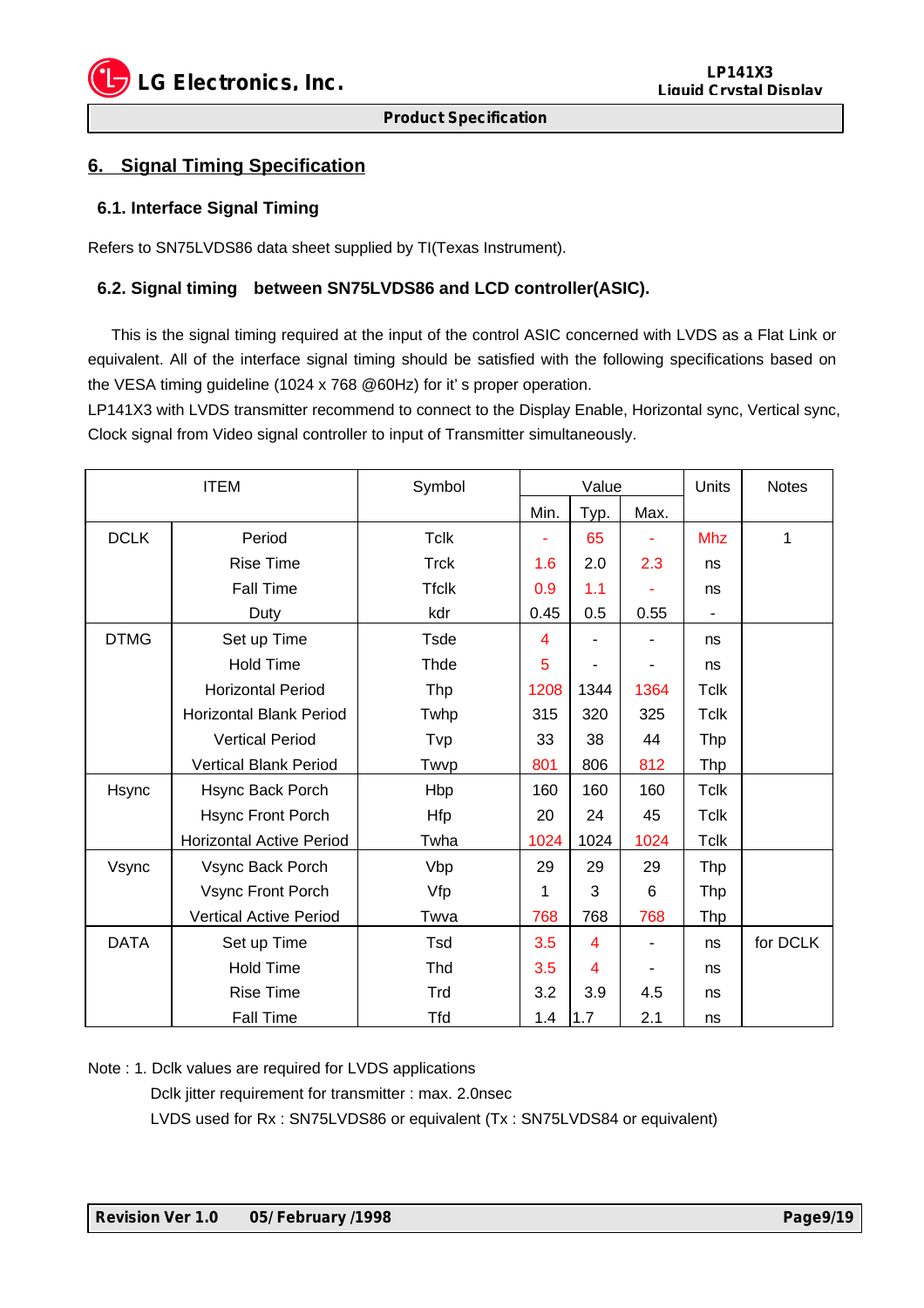

## **7. Signal Timing Wave Forms**

## **7.1. Interface Signal Timing Wave Forms refers to SN75LVDS86 data sheet.**

**1.2. Itiming wave forms between SN75LVDS86 and LCD controller(ASIC).** 

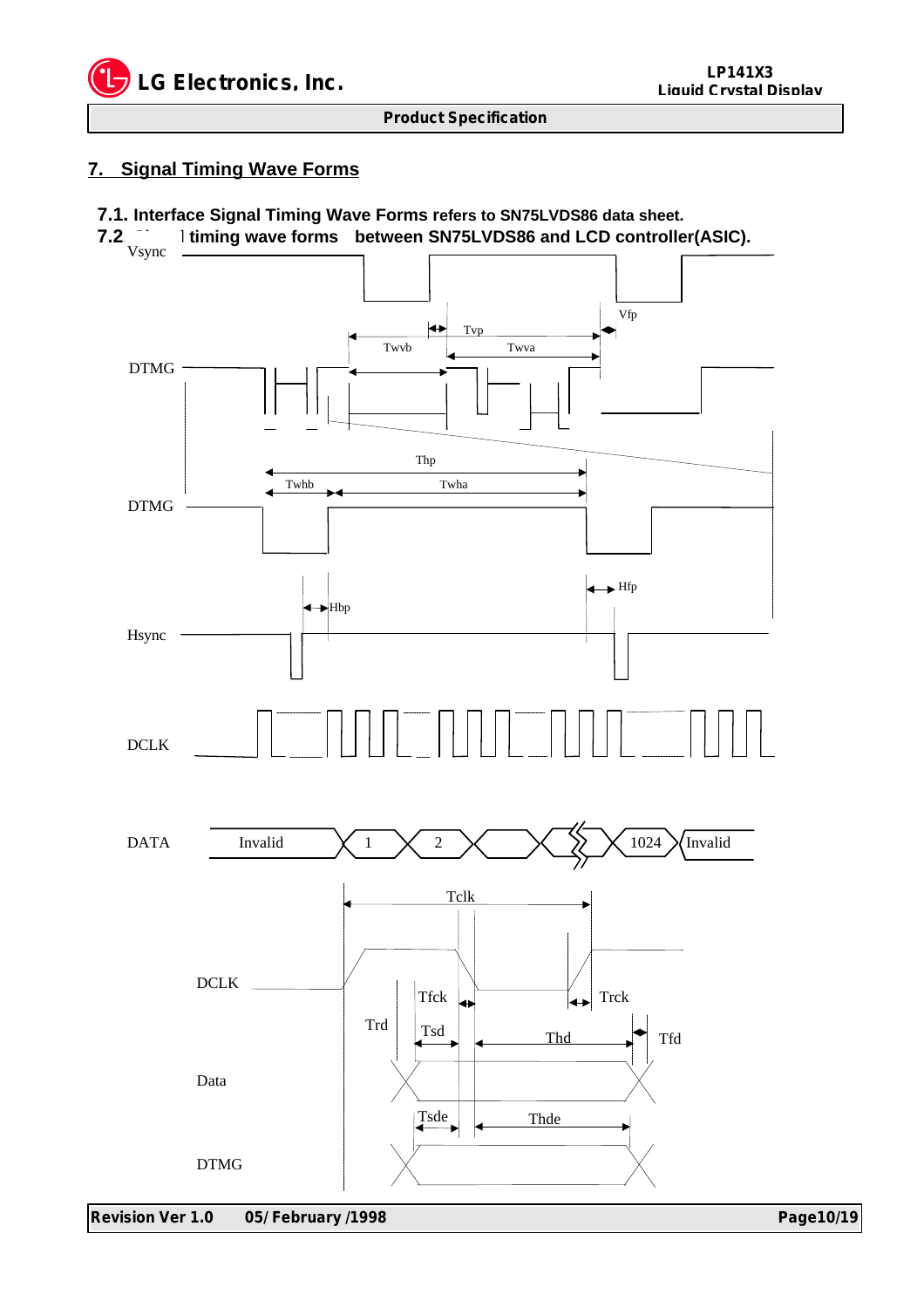

## **8. Color Input Data Reference**

 The brightness of each primary color(red, green and blue) is based on the 6-bit gray scale data input for the color; the higher the binary input, the brighter the color. The table below provides a reference for color versus data input.

| Color                  |                 | Input Color Data |                |                      |                |                  |                |                |                  |                |                |                      |                  |                |                |                |                |                |                  |
|------------------------|-----------------|------------------|----------------|----------------------|----------------|------------------|----------------|----------------|------------------|----------------|----------------|----------------------|------------------|----------------|----------------|----------------|----------------|----------------|------------------|
|                        |                 | Red              |                |                      |                | Green            |                |                |                  |                | <b>Blue</b>    |                      |                  |                |                |                |                |                |                  |
|                        |                 | R <sub>5</sub>   | R <sub>4</sub> | R <sub>3</sub>       | R <sub>2</sub> | R <sub>1</sub>   | R <sub>0</sub> | G <sub>5</sub> | G4               | G <sub>3</sub> | G <sub>2</sub> | G <sub>1</sub>       | G0               | B <sub>5</sub> | B <sub>4</sub> | B <sub>3</sub> | B <sub>2</sub> | B <sub>1</sub> | B <sub>0</sub>   |
| <b>Basic</b><br>Colors | <b>Black</b>    | $\mathbf 0$      | 0              | $\mathbf 0$          | $\mathbf 0$    | $\mathbf 0$      | 0              | $\mathbf 0$    | $\mathbf 0$      | 0              | $\mathbf 0$    | $\mathbf 0$          | $\boldsymbol{0}$ | 0              | 0              | $\mathbf 0$    | 0              | $\mathbf 0$    | $\mathbf 0$      |
|                        | Red(00)         | 1                | 1              | 1                    | 1              | 1                | 1              | 0              | 0                | 0              | 0              | 0                    | 0                | 0              | 0              | 0              | 0              | 0              | 0                |
|                        | Green(00)       | 0                | 0              | 0                    | $\mathbf 0$    | $\mathbf 0$      | $\mathbf 0$    | 1              | 1                | 1              | $\mathbf 1$    | 1                    | 1                | 0              | 0              | $\mathbf 0$    | $\mathbf 0$    | $\mathbf 0$    | 0                |
|                        | Blue(00)        | 0                | 0              | 0                    | 0              | 0                | 0              | 0              | 0                | 0              | 0              | 0                    | 0                | 1              | 1              | 1              | 1              | 1              | 1                |
|                        | Cyan            | 0                | 0              | 0                    | $\mathbf 0$    | 0                | 0              | 1              | 1                | 1              | 1              | 1                    | 1                | 1              | 1              | 1              | 1              | 1              | 1                |
|                        | Magenta         | 1                | 1              | 1                    | 1              | 1                | 1              | 0              | 0                | 0              | $\mathbf 0$    | 0                    | 0                | 1              | 1              | 1              | 1              | 1              | 1                |
|                        | Yellow          | 1                | 1              | 1                    | 1              | 1                | 1              | 1              | 1                | 1              | 1              | 1                    | 1                | 0              | $\mathbf 0$    | $\mathbf 0$    | $\mathbf 0$    | 0              | 0                |
|                        | White           | 1                | 1              | 1                    | 1              | 1                | 1              | 1              | 1                | 1              | $\mathbf{1}$   | 1                    | 1                | 1              | 1              | 1              | 1              | 1              | 1                |
|                        | Red(63) Black   | $\boldsymbol{0}$ | 0              | 0                    | $\mathbf 0$    | $\mathbf 0$      | $\mathbf 0$    | $\mathbf 0$    | $\boldsymbol{0}$ | 0              | $\mathbf 0$    | $\mathbf 0$          | $\mathsf 0$      | 0              | 0              | 0              | $\mathbf 0$    | $\mathbf 0$    | $\mathbf 0$      |
|                        | Red(62)         | 0                | 0              | 0                    | 0              | 0                | 1              | 0              | $\boldsymbol{0}$ | 0              | $\mathbf 0$    | 0                    | 0                | 0              | 0              | 0              | $\mathbf 0$    | 0              | $\boldsymbol{0}$ |
| Red                    | Red(61)         | 0                | 0              | 0                    | 0              | 1                | 0              | 0              | 0                | 0              | $\mathbf 0$    | 0                    | 0                | 0              | 0              | 0              | 0              | 0              | 0                |
|                        |                 | $\ddot{\cdot}$   | İ,             | $\ddot{\phantom{a}}$ | $\ddot{\cdot}$ | $\ddot{\cdot}$   | Ì              | 0              | 0                | 0              | $\mathbf 0$    | 0                    | 0                | 0              | 0              | 0              | 0              | 0              | 0                |
|                        | Red(02)         | 1                | 1              | 1                    | 1              | 0                | 1              | 0              | 0                | 0              | 0              | 0                    | 0                | 0              | 0              | 0              | 0              | 0              | 0                |
|                        | Red(01)         | 1                | 1              | 1                    | 1              | 1                | 0              | 0              | 0                | 0              | 0              | 0                    | 0                | 0              | 0              | 0              | 0              | 0              | 0                |
|                        | Red(00)         | 1                | 1              | 1                    | 1              | 1                | 1              | 0              | $\boldsymbol{0}$ | 0              | $\mathbf 0$    | 0                    | 0                | 0              | $\mathbf 0$    | $\mathbf 0$    | $\mathbf 0$    | 0              | 0                |
|                        | Green(63) Black | $\mathbf 0$      | 0              | $\mathbf 0$          | $\mathbf 0$    | $\mathbf 0$      | $\mathbf 0$    | $\mathbf 0$    | $\mathbf 0$      | 0              | $\overline{0}$ | 0                    | $\overline{0}$   | $\mathbf 0$    | 0              | 0              | $\mathbf 0$    | $\mathbf 0$    | $\mathbf 0$      |
|                        | Green(62)       | 0                | 0              | 0                    | 0              | 0                | 0              | 0              | 0                | 0              | $\mathbf 0$    | 0                    | 1                | 0              | 0              | 0              | $\Omega$       | 0              | 0                |
| Green                  | Green(61)       | 0                | 0              | $\mathbf 0$          | 0              | $\mathbf 0$      | $\mathbf 0$    | 0              | $\boldsymbol{0}$ | 0              | $\mathbf 0$    | 1                    | 0                | 0              | $\pmb{0}$      | $\Omega$       | $\mathbf 0$    | 0              | $\mathbf 0$      |
|                        |                 | 0                | 0              | 0                    | $\overline{0}$ | $\mathbf 0$      | $\mathbf 0$    | $\ddot{\cdot}$ | t                | t              | t              | $\ddot{\phantom{a}}$ | t,               | 0              | 0              | $\overline{0}$ | $\mathbf 0$    | $\mathbf 0$    | 0                |
|                        | Green(02)       | 0                | 0              | 0                    | 0              | 0                | 0              | 1              | 1                | 1              | $\mathbf{1}$   | 0                    | 1                | 0              | 0              | 0              | 0              | 0              | 0                |
|                        | Green(01)       | 0                | 0              | $\Omega$             | 0              | 0                | 0              | 1              | 1                | 1              | 1              | 1                    | 0                | 0              | 0              | 0              | $\Omega$       | 0              | 0                |
|                        | Green(00)       | $\boldsymbol{0}$ | 0              | $\boldsymbol{0}$     | $\mathbf 0$    | $\boldsymbol{0}$ | 0              | 1              | 1                | 1              | $\mathbf 1$    | 1                    | 1                | $\mathbf 0$    | $\pmb{0}$      | $\mathbf 0$    | $\mathbf 0$    | 0              | $\boldsymbol{0}$ |
| <b>Blue</b>            | Blue(63) Black  | 0                | 0              | 0                    | 0              | 0                | 0              | $\mathbf 0$    | $\mathbf 0$      | 0              | $\mathbf 0$    | 0                    | 0                | 0              | 0              | 0              | 0              | $\mathbf 0$    | $\mathbf 0$      |
|                        | Blue(62)        | 0                | 0              | $\mathbf 0$          | 0              | 0                | 0              | 0              | $\boldsymbol{0}$ | 0              | $\mathbf 0$    | 0                    | 0                | 0              | 0              | 0              | 0              | 0              | 1                |
|                        | Blue(61)        | 0                | 0              | 0                    | $\mathbf 0$    | $\mathbf 0$      | $\mathbf 0$    | 0              | $\mathbf 0$      | 0              | $\mathbf 0$    | 0                    | 0                | 0              | 0              | $\mathbf 0$    | $\mathbf 0$    | 1              | 0                |
|                        |                 | 0                | 0              | 0                    | 0              | 0                | 0              | 0              | 0                | 0              | $\mathbf 0$    | 0                    | 0                | $\, ,$         | ÷              | t              | t              | İ              |                  |
|                        | Blue(02)        | 0                | 0              | 0                    | 0              | 0                | 0              | 0              | 0                | 0              | 0              | 0                    | 0                | 1              | 1              | 1              | 1              | 0              | 1                |
|                        | Blue(01)        | 0                | 0              | 0                    | 0              | 0                | 0              | 0              | 0                | 0              | $\mathbf 0$    | 0                    | 0                | 1              | 1              | 1              | 1              | 1              | 0                |
|                        | Blue(00)        | 0                | 0              | 0                    | 0              | $\mathbf 0$      | 0              | 0              | 0                | 0              | $\mathbf 0$    | 0                    | 0                | 1              | 1              | 1              | 1              | 1              | 1                |

**Table 5 COLOR DATA REFERENCE**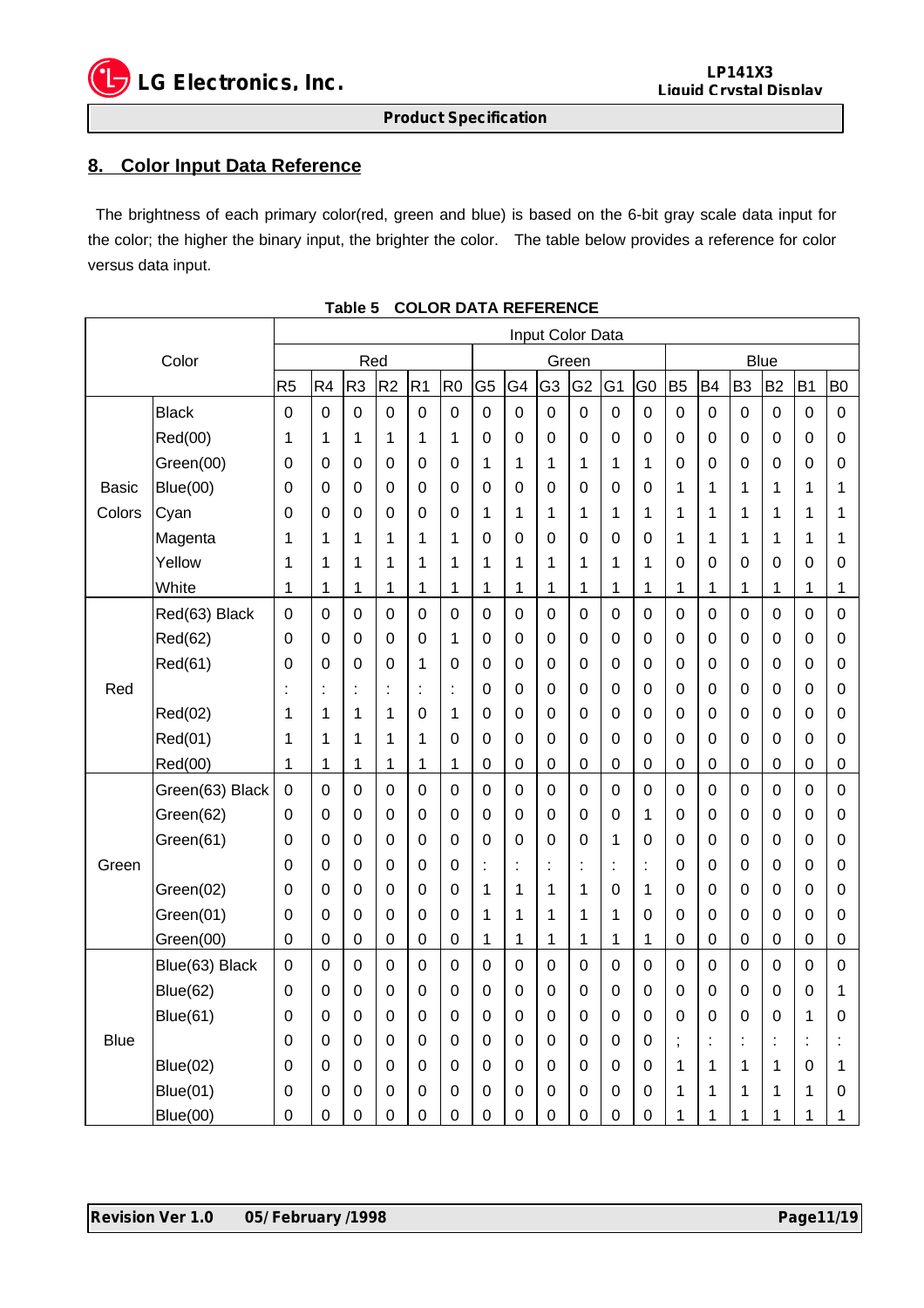

## **9. Power Sequence**



 **t1=<5msec, 0<t2=<50msec, 0<t3=<50msec, t4<5msec, 1< t5=<2 sec, 1<t6=<2 sec**

\* Set 0 Volt < Vi(t)= <  $V_{DD}(t)$ 

Here Vi(t),  $V_{DD}(t)$  indicate the transitive state of Vi,  $V_{DD}$  when power supply is turned ON or OFF

Notes : 1. Please avoid floating state of interface signal at invalid period.

 2. When the interface signal is invalid, be sure to pull down the power supply for LCD  $V_{DD}$  to 0V.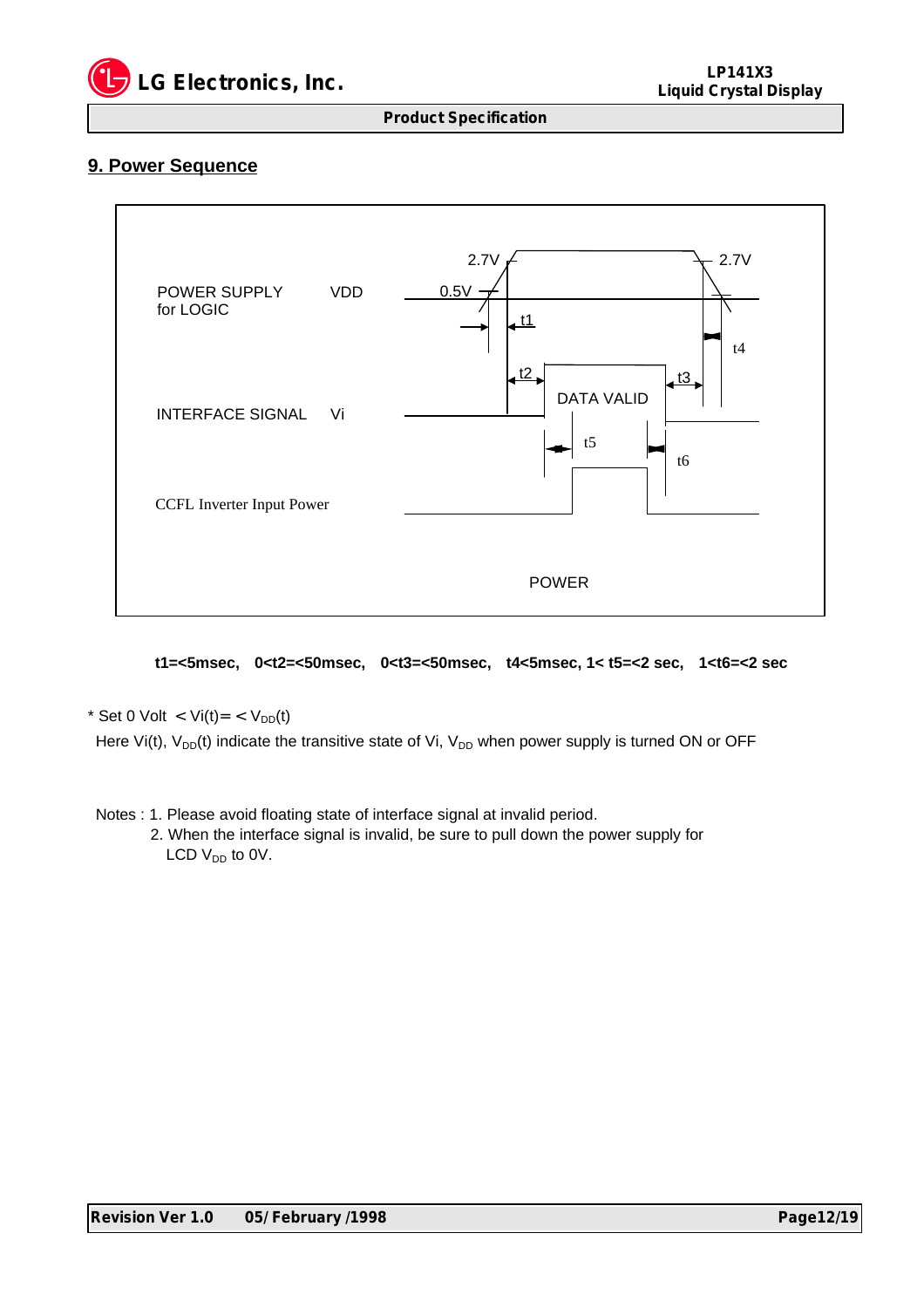

## **10. Mechanical Characteristics**

The chart below provides general mechanical characteristics for the model LP141X3 LCD. The surface of the LCD has an anti-glare coating to minimize reflection and a 2H hard coating to reduce scratching. In addition, the figure below is a detailed mechanical drawing of the LCD. Note that dimension are given for reference purposes only.

| Outside dimensions  | Width            | 298.5 mm typ.       |  |  |  |  |  |
|---------------------|------------------|---------------------|--|--|--|--|--|
|                     | Height           | 227.0<br>mm typ.    |  |  |  |  |  |
|                     | <b>Thickness</b> | mm typ.<br>7.5      |  |  |  |  |  |
| Active Display area | Width            | 285.7 mm            |  |  |  |  |  |
|                     | Height           | 214.3 mm            |  |  |  |  |  |
|                     | Diagonal         | 14.1 inch           |  |  |  |  |  |
| Weight              |                  | 625g typ. 635g max. |  |  |  |  |  |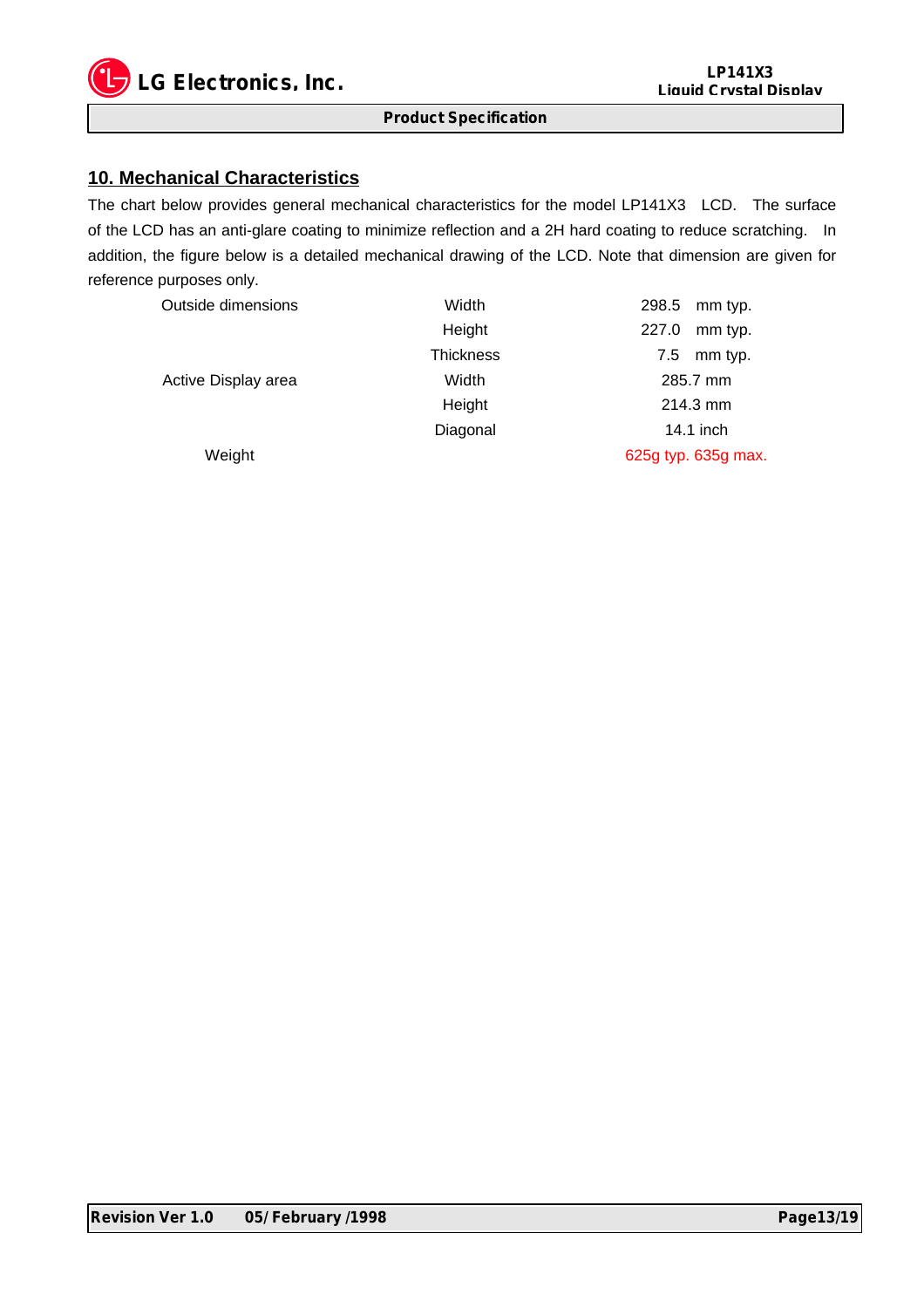

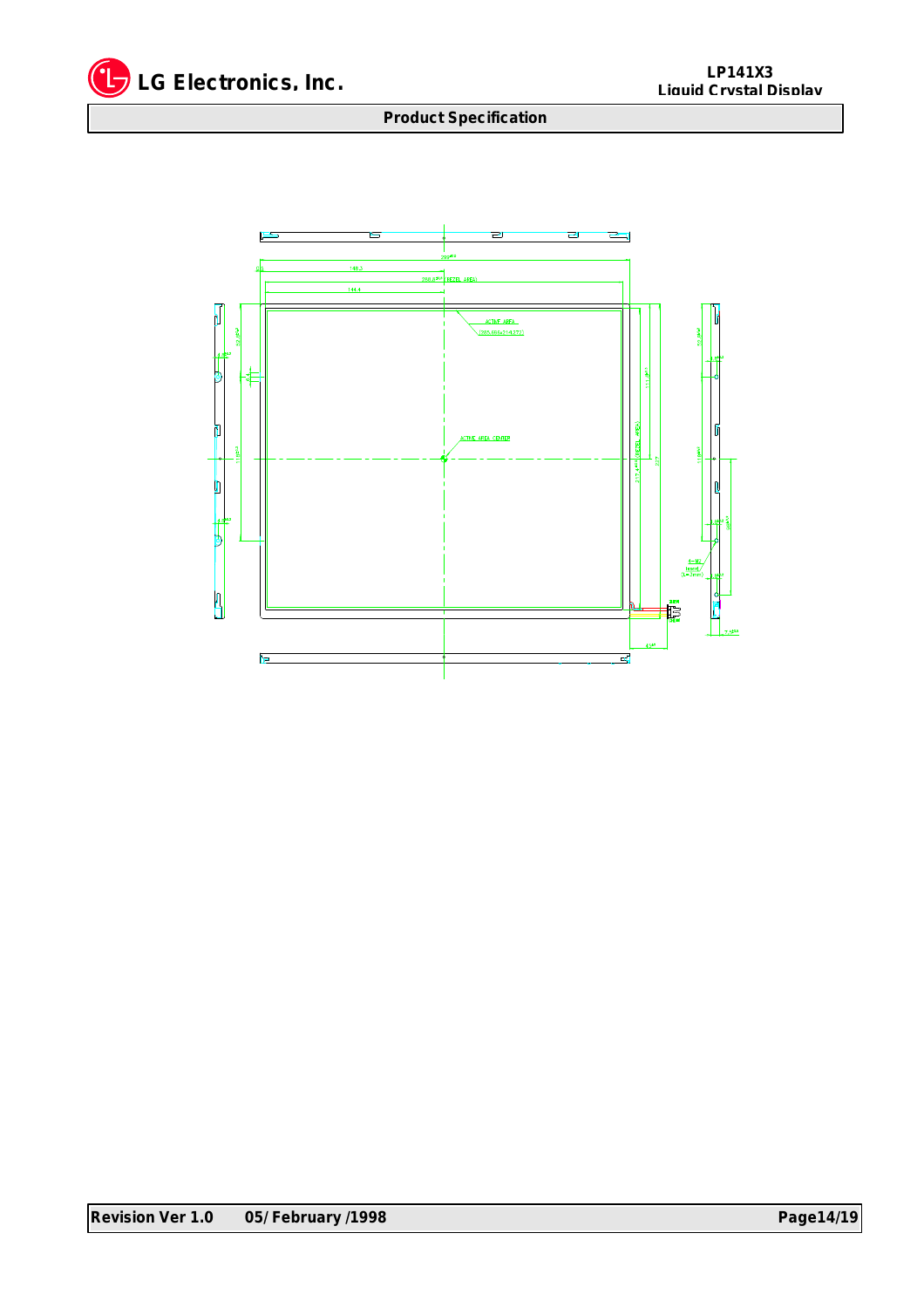

![](_page_14_Figure_2.jpeg)

## **11. Handling Precautions**

 Please pay attention to the followings when you use this TFT/LCD module with Back-light unit.

## **11.1.MOUNTING PREACAUTION**

- 1)You must mount Module using mounting holes arranged in 4 corners. Be sure to turn off the power when connecting or disconnecting the circuit.
- 2) Note that the polarizers are easily damaged. Pay attention not to scratch or press this surface with any hard object.
- 3) When the LCD surface become dirty, please wipe it off with a soft material. (ie.cotton ball)
- 4) Protect the module from the ESD as it may damage the electronic circuit (C-MOS). Make certain that treatment person' s body are grounded thru wrist bend.
- 5) Do not disassemble the module and be careful not to incur a mechanical shock that might occur during installation. It may cause permanent damage.
- 6) Do not leave the module in high temperatures, Particularly in areas of high humidity for a long time.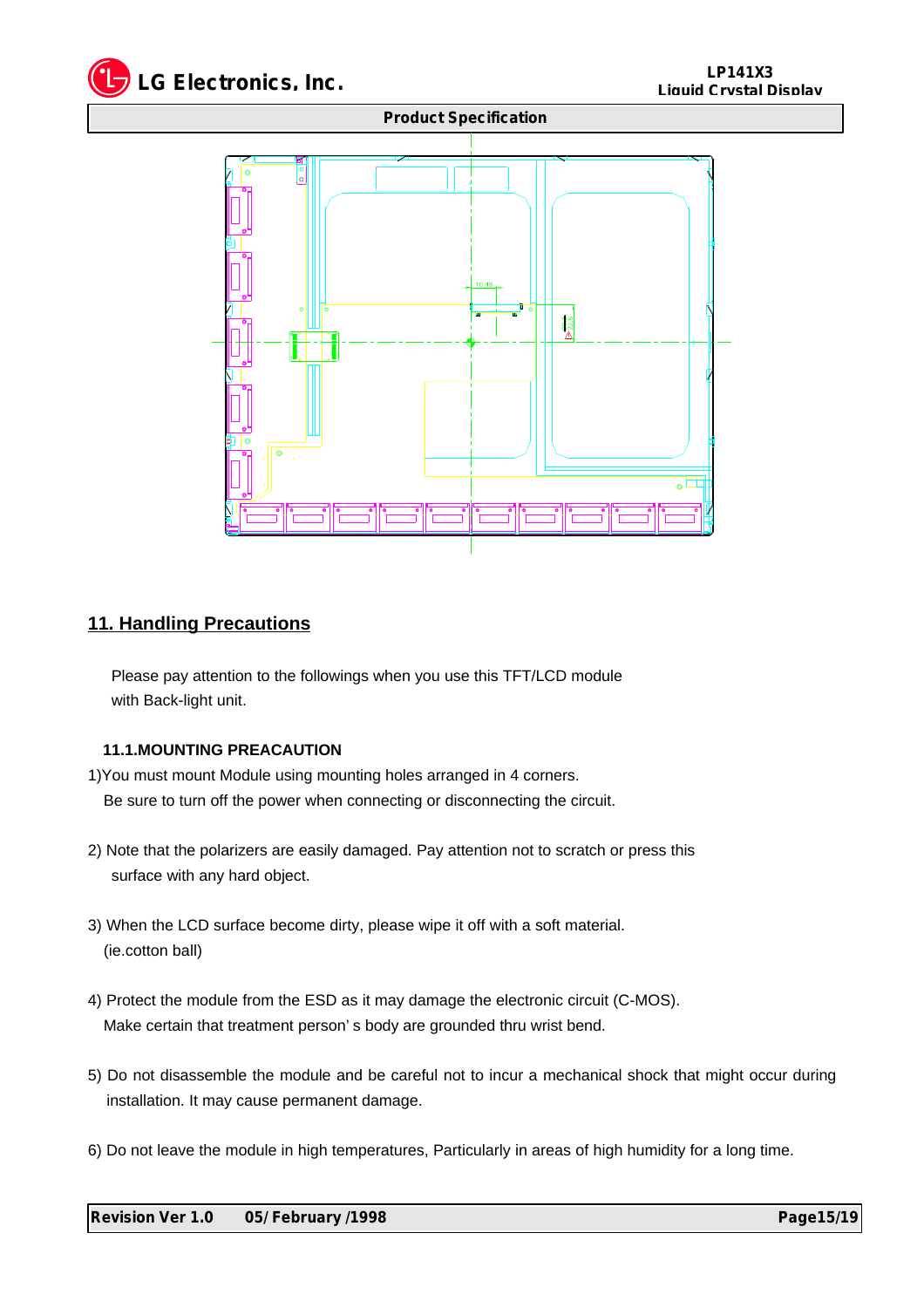![](_page_15_Picture_0.jpeg)

7) The module not be expose to the direct sunlight.

8) Avoid contact with water as it may a short circuit within the module.

## **11.2 OPERATING PRECAUTION**

1) The spike noise causes the mis-operation of circuits.

Be lower the spike noise as follows :

VDD=+-200mV, V1=+-200mV( Over and under shoot voltage.)

- 2) Response time depends on the temperature. (In lower temperature, it becomes longer.)
- 3) Brightness depends on the temperature. (In lower temperature, it becomes lower.) And in lower temperature, response time (Required time that brightness is stable after turn on)becomes longer.
- 4) Be careful for condensation at suddern temperature change. Condensation make damage to polarizer or electrical contact part. And after fading condensation, smear or spot will occur.
- 5) When fixed pattern are displayed at long times, remnant image is likely to occur.
- 6) Module has high frequency circuit. If you need to shield the electromagnetic noise. Please do in yours.
- 7) When Back-light unit is operating, it sounds.

If you need to shield the noise, please do in yours.

## **11.3 ELECTROSTATIC DISCHARGE CONTROL**

Since module is composed with electronic circuit, it is not strong to electrostatic discharge. Make certain that treatment persons are connected to ground through list band etc.. And don' t touch I/F pin directly.

## **11.4 PRECAUTION FOR STRONG LIGHT EXPOSURE.**

Strong light exposure causes degradation of polarizer and color filter.

**Revision Ver 1.0 05/ February /1998 Page16/19 Page16/19**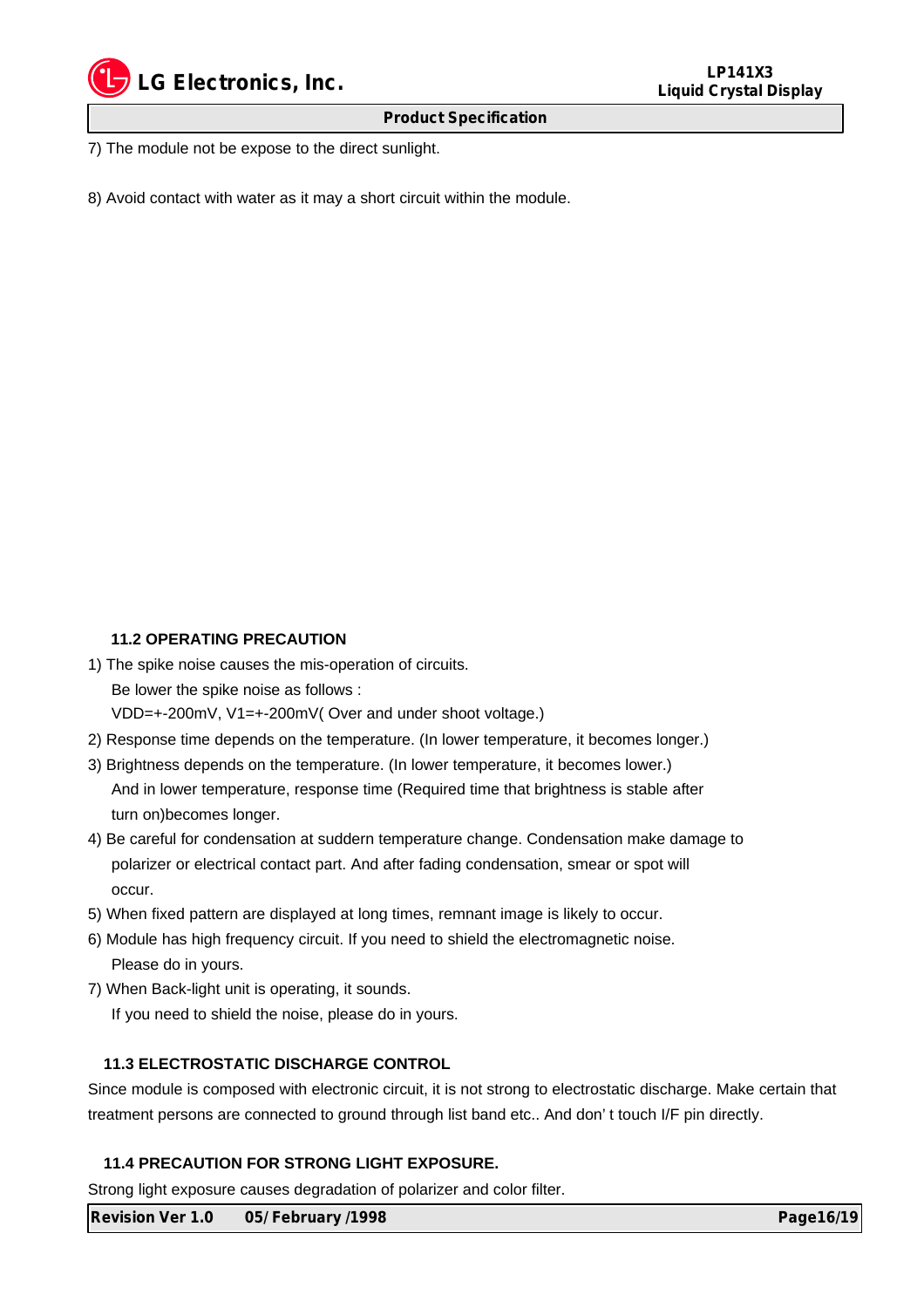![](_page_16_Picture_0.jpeg)

#### **11.5 STORAGE**

When storing module as spares for long time, the following precautions are necessary.

1) Store them in a dark place : do not expose then to sunlight or fluorescent light. Keep the temperature between 5 and 35 at normal humidity.

2) The polarizer surface should not come in contact with any other object. It is recommended that they be stored in the container in which they were shipped.

#### **11.6 HANDLING PRECAUTIONS FOR PROTECTION FILM**

1) When the protection film is pealed off, static electricity is generated between the film and the polarizer. This film should be pealed off slowly and carefully by people who are electrically grounded and with well ionblown equipment or in such a condition. etc.

2) The protection film is attached the polarizer with a small amount of glue.If some stress is applied to rub the protection film against the polarizer during the time you peal off the film, the glue is apt to remain more on the polarizer. So please carefully peal off the protection film without rubbing it against the polarizer.

3) When the module with protection film attached is stored for long time, sometimes there remains a very small amount of glue still on the polarizer after the protaction film is pealed off.

Please refrain from storing the module at the high temperature and high humidity for glue is apt to remain in these condition.

4) The glue may be taken for the modules failure, but you can remove the giue easily. When the glue remains on the polarizer surface or its vestige is recognized, please wipe them off with absorbent cotton waste or other soft material like chamois soaked with Normal-hexane.

## **11.7 SAFETY**

1) If module is broken, be careful to handle not to injure. (TFT/LCD and lamp are made of glass)

Please wash hands sufficiently when you touch the liquid crystal coming out from broken LCDs.

2) As it is possible for PCB or other electronic parts of module to small to smoke and to take fire becauseof the short circuit. Please design the circuit of your instrument not to flow the electric current to TFT/LCD module more than 500mA. (by apply the fuse for example)

3) As Back-light unit has high voltage circuit internal, do not open the case and do not insert foreign materials in the case.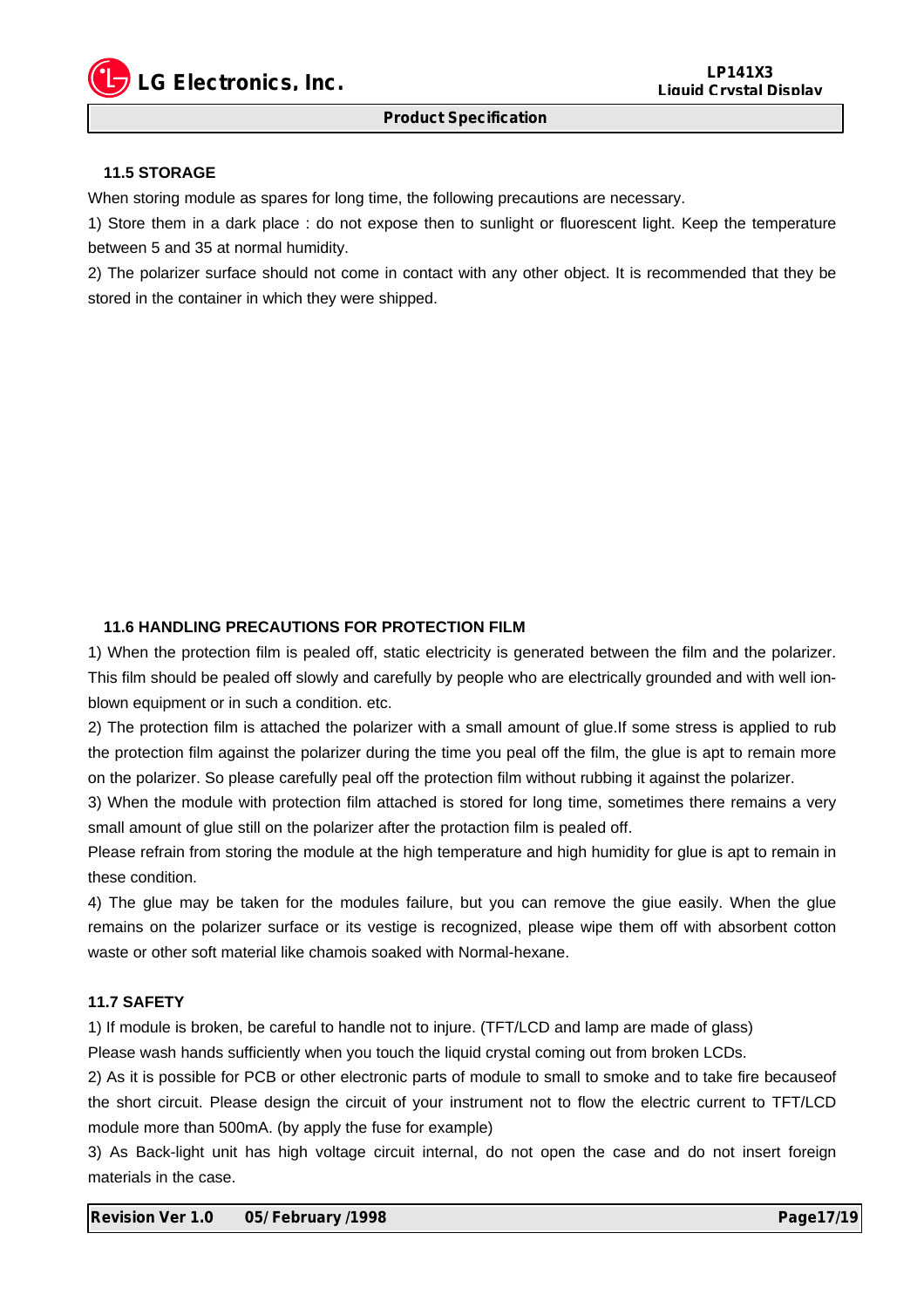![](_page_17_Picture_0.jpeg)

## **A-1 BRIGHTNESS**

<measuring point>

![](_page_17_Figure_5.jpeg)

## **A-2. 13 SPOT LUMINANCE VARIATION MEASUREMENT LOCATIONS**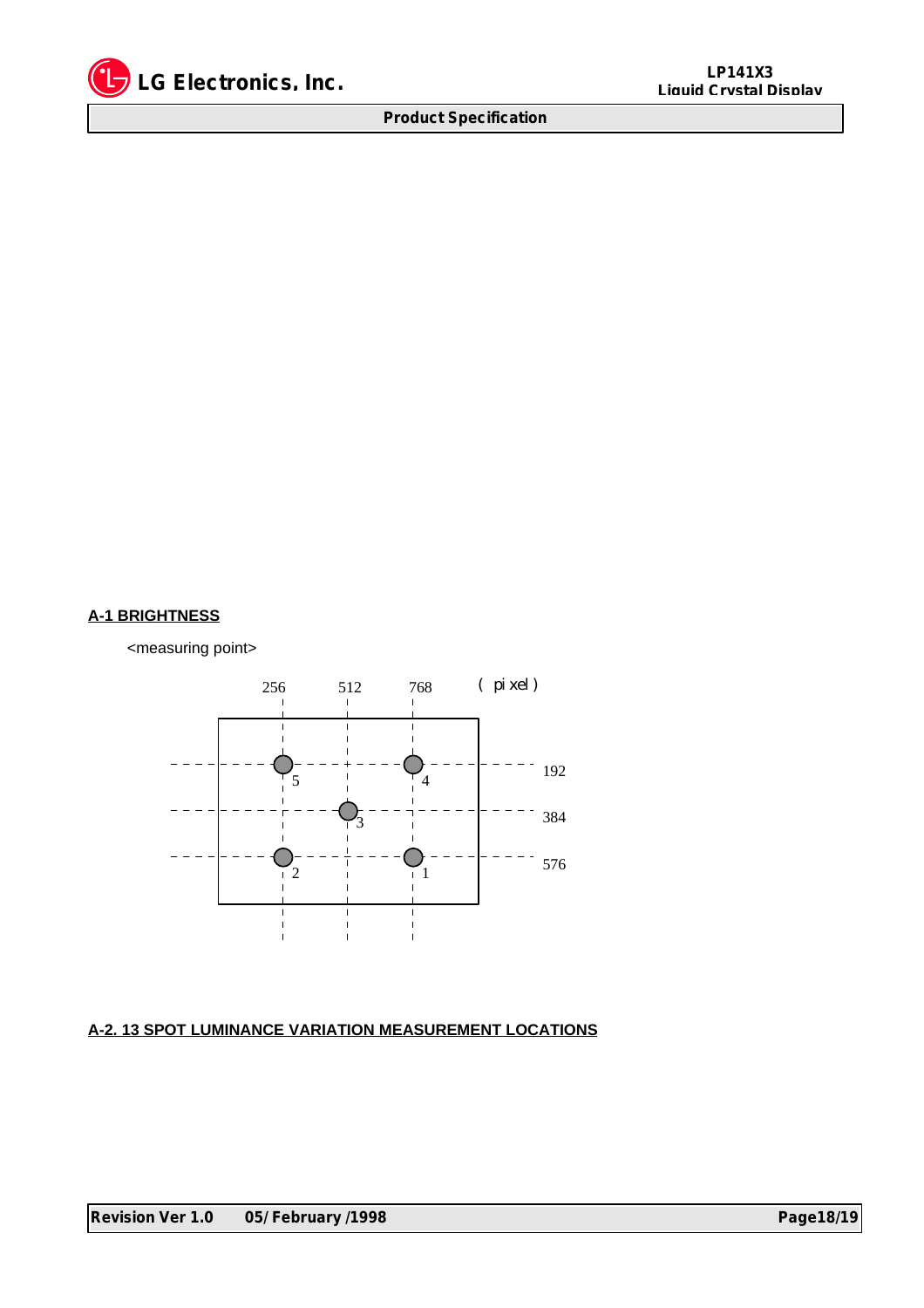![](_page_18_Picture_0.jpeg)

![](_page_18_Figure_2.jpeg)

## **A-3 RESPONSE TIME**

 The response time is defined as the following figure and shall be measured by switching the input signal for "black" and "white".

![](_page_18_Figure_5.jpeg)

## **A-4 VIEWING ANGLE**

<Definition of viewing angle range>